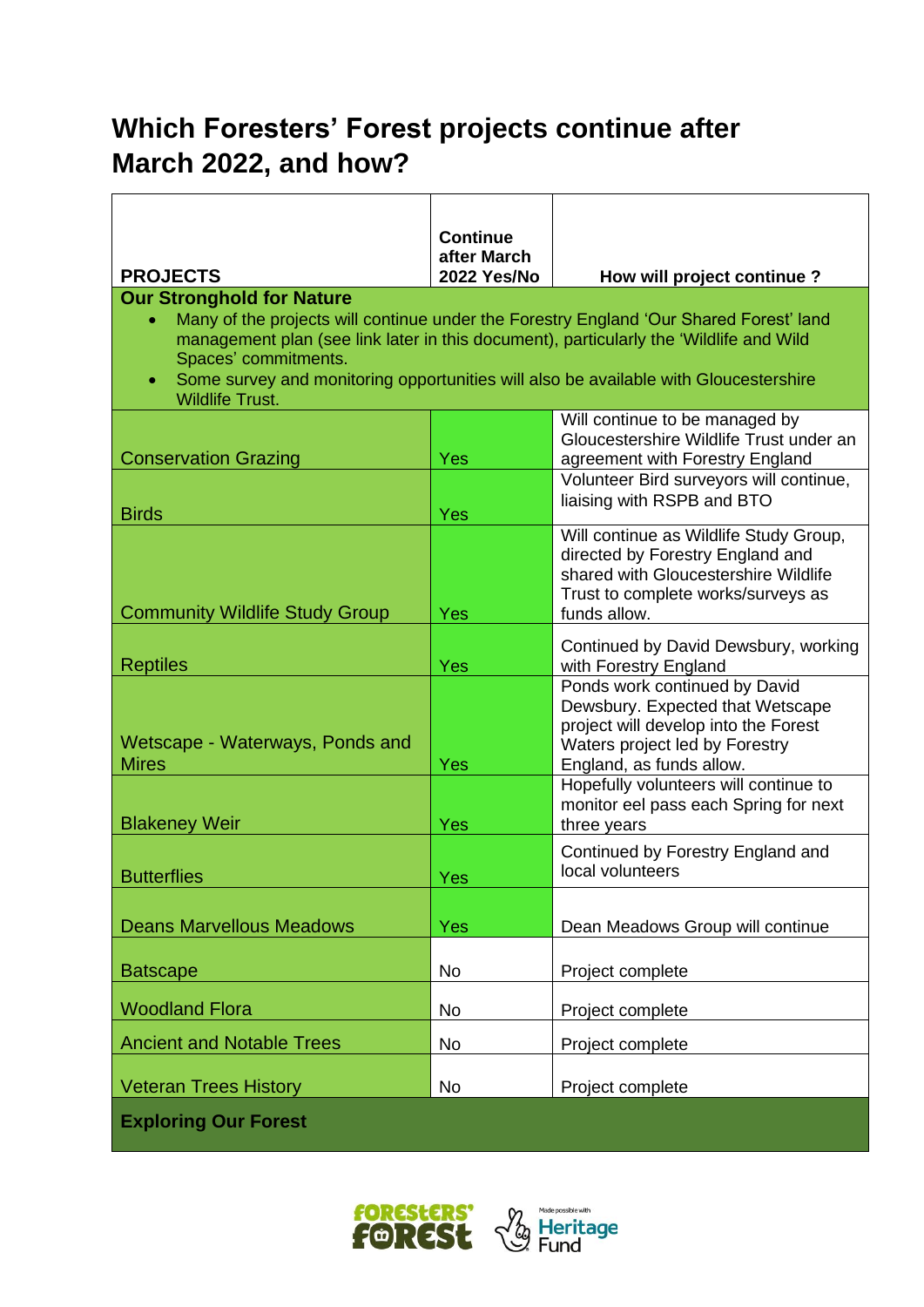| <b>Heritage Open Days</b>               | Yes        | Continued by Coleford Area MCTI<br>Partnership                    |  |  |
|-----------------------------------------|------------|-------------------------------------------------------------------|--|--|
|                                         |            | Countryside Mobility will continue the                            |  |  |
|                                         |            | Tramper service as funds allow,                                   |  |  |
|                                         |            | working with Forest Holidays, The                                 |  |  |
|                                         |            | Speech House Hotel, Forest Voluntary                              |  |  |
| <b>Walking with Wheels</b>              | Yes        | Action Forum and Forestry England                                 |  |  |
|                                         |            | Continued under licence from Forestry                             |  |  |
|                                         |            | England, finding funds for future                                 |  |  |
| <b>Worcester Walk Community Project</b> | <b>Yes</b> | activities                                                        |  |  |
|                                         |            | Project complete. Geoff Davis will                                |  |  |
|                                         |            | continue to oversee the route, and will                           |  |  |
|                                         |            | provide supplies of the walk leaflet, as                          |  |  |
| <b>Bream Heritage Walk</b>              | <b>No</b>  | funds allow.                                                      |  |  |
|                                         |            | Complete. All three apps will continue                            |  |  |
|                                         |            | to be available to download for FREE:                             |  |  |
|                                         |            | Hidden Heritage of the Dean,                                      |  |  |
|                                         |            | Coleford's Hidden Heritage,                                       |  |  |
| <b>Hidden Heritage App</b>              | <b>No</b>  | Cinderford's Hidden Heritage                                      |  |  |
| <b>Revealing Our Past</b>               |            |                                                                   |  |  |
|                                         |            | <b>Expected that Forestry England</b>                             |  |  |
|                                         |            | continue to support the management of                             |  |  |
|                                         |            | the LIDAR survey volunteer teams, as                              |  |  |
|                                         |            | funds allow, according to the Our                                 |  |  |
|                                         |            | <b>Shared Forest Built Heritage</b>                               |  |  |
| Buried Heritage (Archaeology)           | Yes        | commitments detailed below.                                       |  |  |
|                                         |            | Expected to continue, led by University                           |  |  |
| Voices from the Forest                  | Yes        | of Gloucestershire.                                               |  |  |
| <b>Forest Oral Histories</b>            | Yes        | Dean Heritage Centre will continue.                               |  |  |
|                                         |            | The Rewild project will continue,                                 |  |  |
| <b>Heritage Craft Skills</b>            | Yes        | supported by other funds.<br>Complete, but the Built Heritage and |  |  |
|                                         |            |                                                                   |  |  |
|                                         |            | Archaeology Advisory Panel under the                              |  |  |
|                                         |            | Our Shared Forest Built Heritage                                  |  |  |
|                                         |            | commitments (detailed below) will                                 |  |  |
| <b>Built Heritage</b>                   | No         | continue to advise Forestry England.                              |  |  |
| <b>Forest Dialect</b>                   | No         | Project complete                                                  |  |  |
|                                         |            | Complete. Geoheritage app will                                    |  |  |
|                                         |            | continue to be available to download                              |  |  |
| <b>Geology of Our Forest</b>            | <b>No</b>  | for FREE.                                                         |  |  |
| <b>Celebrating Our Forest</b>           |            |                                                                   |  |  |
|                                         |            | Wyldwood Arts plan to continue                                    |  |  |
|                                         |            | community projects, supported by other                            |  |  |
| <b>Community Celebration</b>            | Yes        | funds                                                             |  |  |
|                                         |            | The Rewild project will continue,                                 |  |  |
| <b>Edible Forest</b>                    | Yes        | supported by other funds.                                         |  |  |
|                                         |            | Love Your Forest campaign will                                    |  |  |
|                                         |            | continue through the partnership of                               |  |  |
| <b>Love Your Forest</b>                 | Yes        | Forestry England, Forest of Dean                                  |  |  |



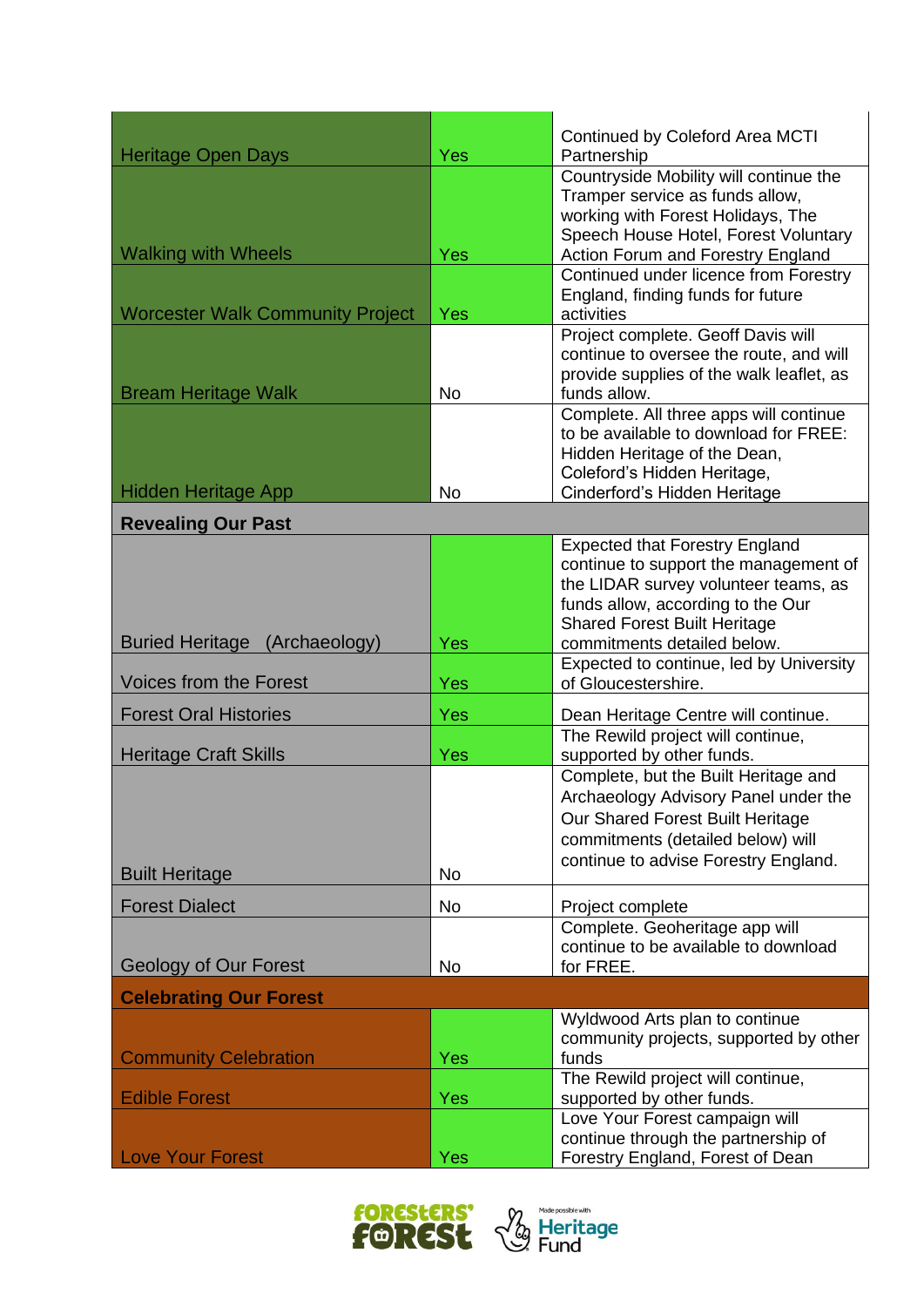|                                                     |            | District Council, Suntory & Visit Dean<br>Wye                                                                                                                                                    |  |  |
|-----------------------------------------------------|------------|--------------------------------------------------------------------------------------------------------------------------------------------------------------------------------------------------|--|--|
| <b>Reading the Forest</b><br><b>Scarr Bandstand</b> | Yes<br>Yes | Expected to continue, led by University<br>of Gloucestershire.<br>Will continue under licence from<br>Forestry England, seeking external<br>funds to rebuild the roof on the<br>bandstand        |  |  |
| <b>Forest Musical Landscape</b>                     | <b>No</b>  | Project complete                                                                                                                                                                                 |  |  |
| <b>Mindscape</b>                                    | <b>No</b>  | Project complete                                                                                                                                                                                 |  |  |
| <b>Interpretation &amp; Events</b>                  | <b>No</b>  | Identifying partner organisations who<br>can host some Foresters' Forest<br>website content                                                                                                      |  |  |
| <b>Securing Our Future</b>                          |            |                                                                                                                                                                                                  |  |  |
| A Future for Freemining                             | Yes        | Royal Forest of Dean Freeminers<br>Association will continue.                                                                                                                                    |  |  |
| A Future for Commoning                              | <b>No</b>  | The tradition of commoning continues<br>under the auspices of the Commoners<br>Association and the Forest of Dean<br>Sheep Liaison Group.                                                        |  |  |
| <b>Forest Explorers</b>                             | Yes        | Will continue, hopefully run by<br>volunteers, supported by<br>Gloucestershire Wildlife Trust &<br><b>Forestry England</b>                                                                       |  |  |
| <b>New Leaf</b>                                     | Yes        | The Rewild project will continue,<br>supported by other funds.                                                                                                                                   |  |  |
| <b>Youth Rangers</b>                                | Yes        | Wye Valley Area of Outstanding<br>Natural Beauty (AONB) will continue<br>with Youth Rangers                                                                                                      |  |  |
| <b>Working with Schools</b>                         | Yes        | Learning Resources from various<br>projects will be transferred to West<br>Gloucestershire Schools Partnership<br>(WGSP) who will continue to promote<br>their use amongst schools in the Forest |  |  |

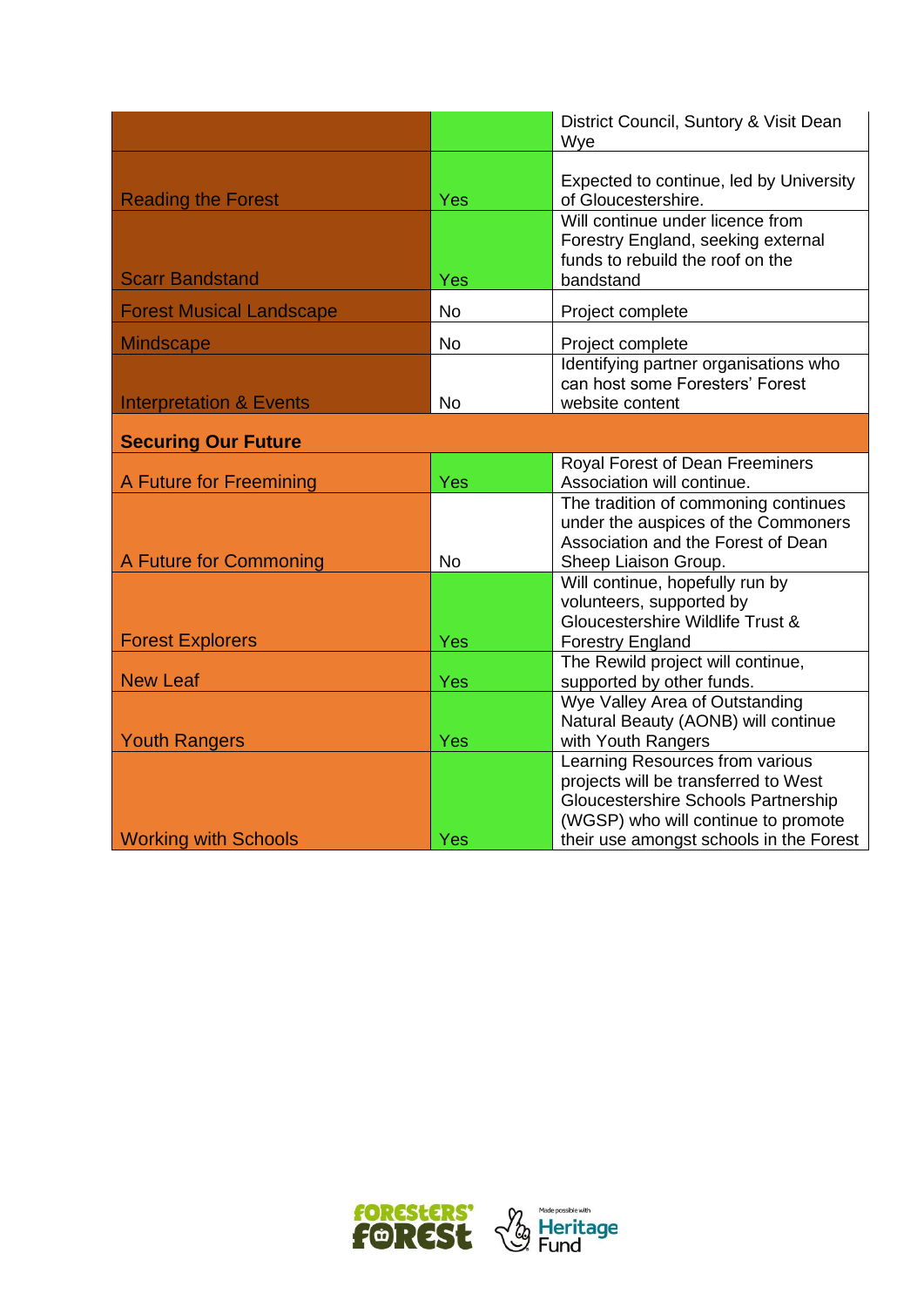### **Forestry England's 'Our Shared Forest' Forest of Dean Land Management Plan**

Open the plan by clicking this document link: ['Our Shared Forest' Forest of Dean Land](https://www.forestryengland.uk/sites/default/files/documents/Our%20Shared%20Forest%20-%20Forest%20of%20Dean%20Land%20Management%20Plan%20published%20June%202019.pdf)  [Management \(published June 2019\)](https://www.forestryengland.uk/sites/default/files/documents/Our%20Shared%20Forest%20-%20Forest%20of%20Dean%20Land%20Management%20Plan%20published%20June%202019.pdf)

#### **Extract from 'Wildlife and Wild Spaces' within 'Our Shared Forest' plan:**



### **Extract from 'Water' section within 'Our Shared Forest' plan:**

## **WHAT ARE WE GOING TO DO?**

#### **Our commitments:**

**Identify and develop** Identify and develop<br>
riparian zones to enhance<br>
connectivity and functionality connectivity and functionality of watercourses

Naturalise water channels by creating natural structures to build habitat diversity and slow the flow of water

3 Remove non-functional<br>3 artificial barriers that restrict the movement of water and fish

**Restore active mires and** bogs to create habitat

and reduce volumes of water flowing down and out of the Forest in storm conditions

Create and maintain ponds  $\triangleright$  to support ecology

**6** Manage water flow on<br>**6** operational sites to reduce soil erosion and excessive sedimentation, and modify our approaches to woodland drainage to allow them to **function more naturally** 

**Use beavers for** engineering watery landscapes